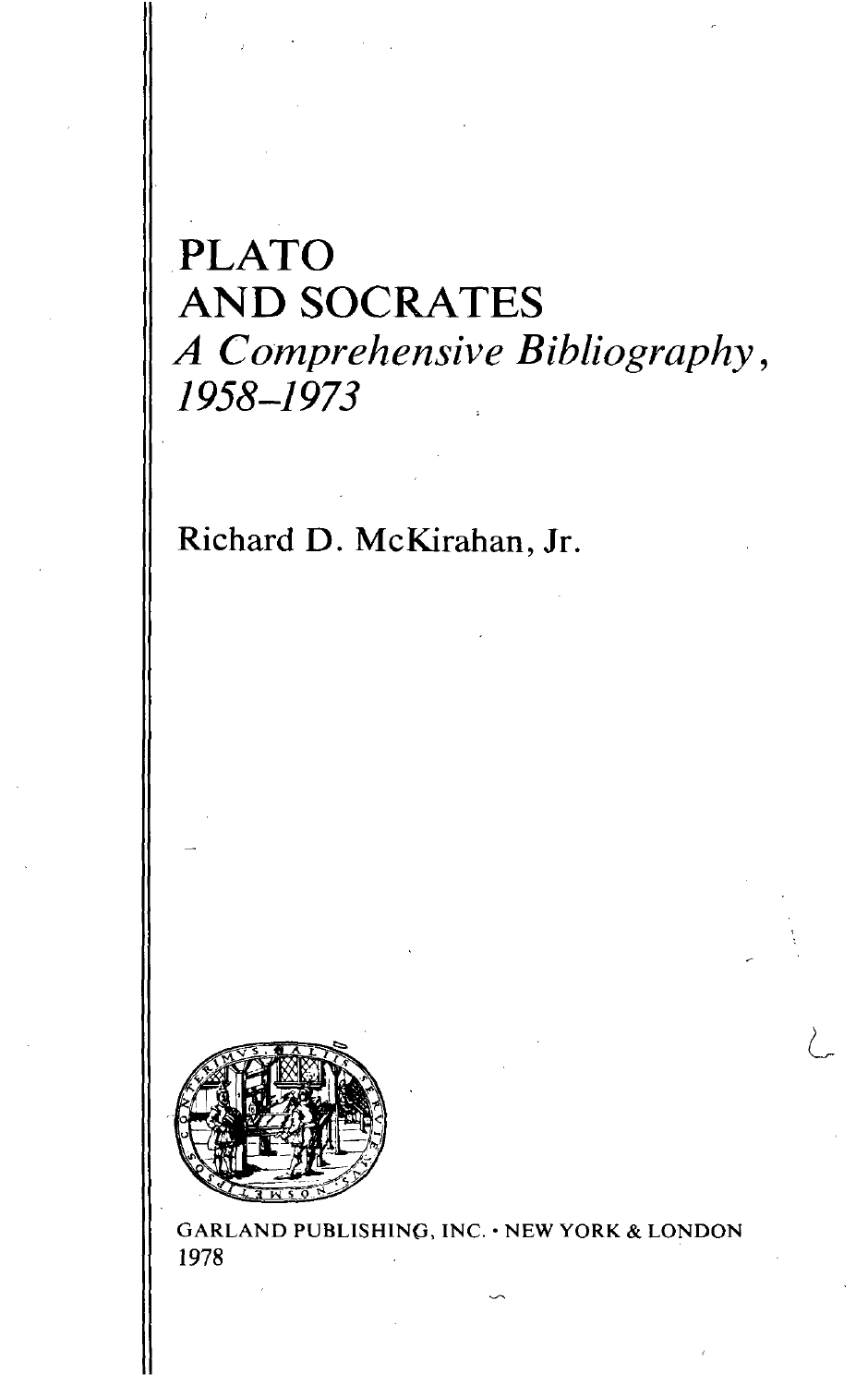# **CONTENTS**

## PLATO

## I. GENERAL STUDIES ON PLATO

| B. Histories of Ancient Philosophy 18                                                  |
|----------------------------------------------------------------------------------------|
| C. Sections on Plato in Other Works 28                                                 |
| D. General Articles on Plato 28                                                        |
| II. PLATO'S LIFE AND HIS RELATIONS TO OTHERS                                           |
| A. Plato's Life (General) 31                                                           |
|                                                                                        |
| C. Plato and his Predecessors and                                                      |
| Contemporaries 35                                                                      |
| a. Plato and Socrates $\dots \dots \dots \dots \dots \dots \dots \dots \dots \dots 35$ |
| b. Plato and the Sophists 36                                                           |
| c. Plato and the Presscratics 39                                                       |
| d. Plato and Other Greek Literary                                                      |
|                                                                                        |
| e. Plato and Other Figures 51                                                          |

 $\mathbf C$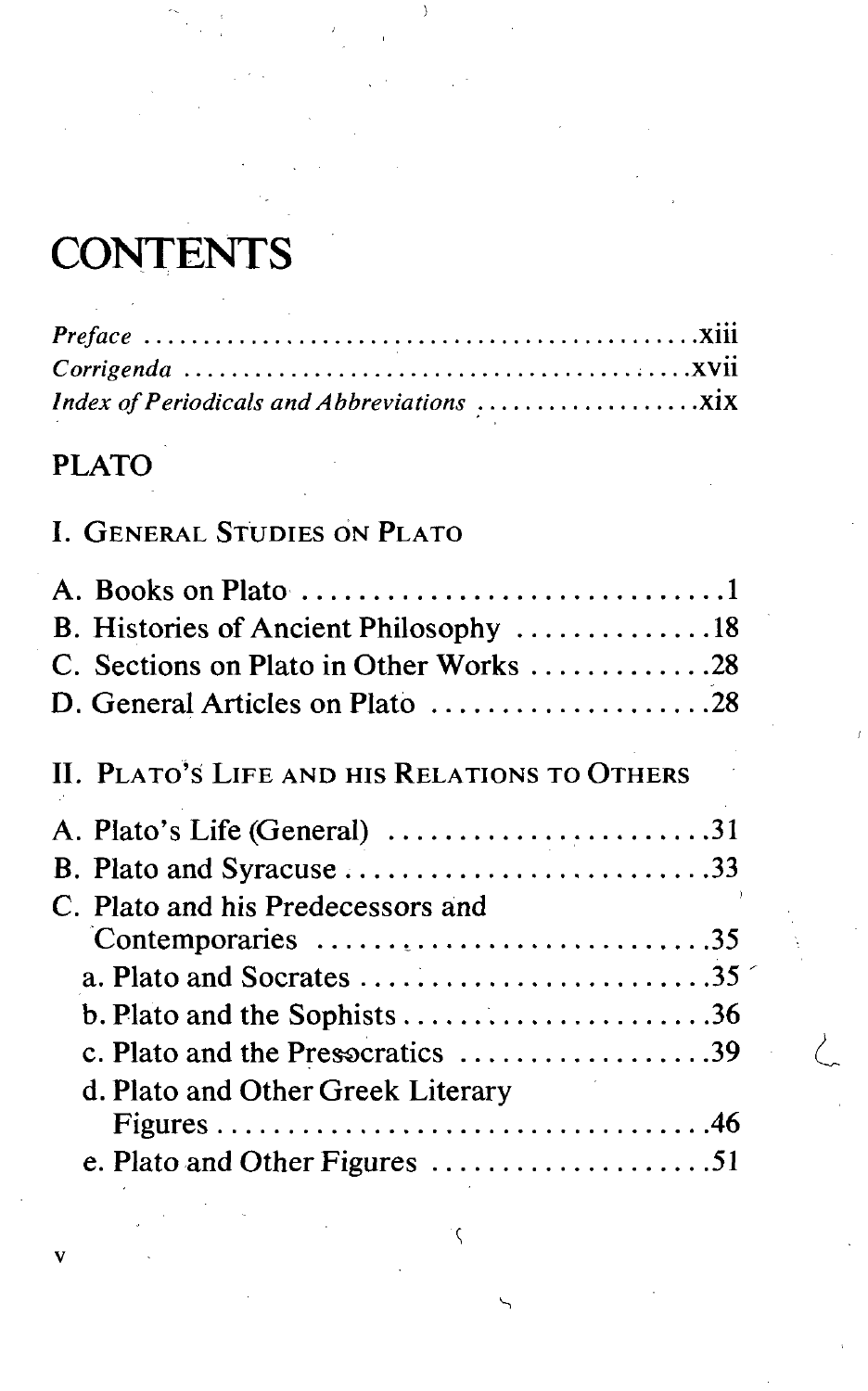#### *Contents* • vi

| D. Plato and the Academy $\ldots$ 53                                                   |  |
|----------------------------------------------------------------------------------------|--|
| E. Influence of Plato's Background on his                                              |  |
| Thought $\ldots \ldots \ldots \ldots \ldots \ldots \ldots \ldots \ldots \ldots \ldots$ |  |
| F. Plato and Aristotle $\dots \dots \dots \dots \dots \dots \dots \dots$ 56            |  |
| G. Plato and Later Figures and Schools of                                              |  |
|                                                                                        |  |
| H. Plato and Later Classical Literature 73                                             |  |
| I. Plato and Christianity 80                                                           |  |
| Plato and Later Thinkers 84<br>$\mathbf{J}$ .                                          |  |
|                                                                                        |  |
|                                                                                        |  |
| M. History of the Interpretation of Plato 104                                          |  |
|                                                                                        |  |
| <b>III. THE PLATONIC CORPUS</b>                                                        |  |
| A. Transmission of Text; Indirect                                                      |  |
|                                                                                        |  |
| B. Authenticity and Chronology 112                                                     |  |
| C. Editions, Translations, Commentaries and                                            |  |
| Interpretations of the Writings                                                        |  |
| Themselves $\dots\dots\dots\dots\dots\dots\dots\dots\dots\dots\dots114$                |  |
| a. Collections of Plato's Complete                                                     |  |
| $\mathcal{L}^{\text{max}}$                                                             |  |
|                                                                                        |  |
| c. Selected Dialogues122                                                               |  |
| d. Individual Dialogues 131                                                            |  |
|                                                                                        |  |
| 2. Alcibiades II 132                                                                   |  |
|                                                                                        |  |
| 4. Axiochus 140                                                                        |  |
|                                                                                        |  |
|                                                                                        |  |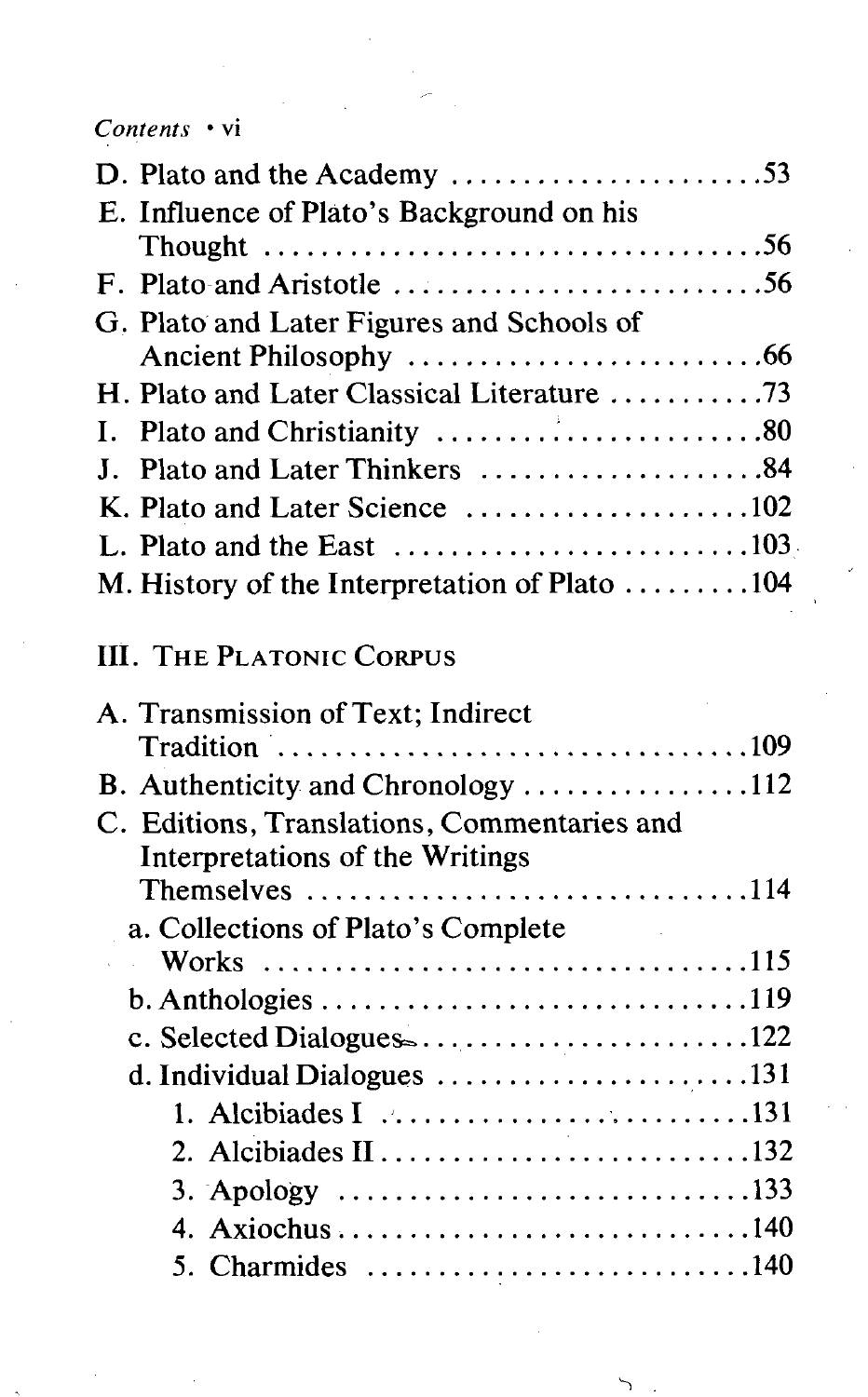$\overline{a}$ 

|          | 6. Clitopho 143                                                                    |
|----------|------------------------------------------------------------------------------------|
| $\Delta$ | 7. Cratylus 143                                                                    |
|          | 8. Critias 147                                                                     |
|          | 9. Crito 148                                                                       |
|          | 10. Definitiones 152                                                               |
|          | 11. Demodocus $\dots\dots\dots\dots\dots\dots\dots\dots\dots$ 152                  |
|          | 12. Epigrams153                                                                    |
|          |                                                                                    |
| 14.      |                                                                                    |
|          | 15. Eryxias 155                                                                    |
| 16.      |                                                                                    |
|          | 17. Euthyphro 157                                                                  |
|          | 18. Gorgias 161                                                                    |
|          |                                                                                    |
|          | 20. Hippias Major 167                                                              |
|          | 21. Hippias Minor 168                                                              |
|          |                                                                                    |
|          |                                                                                    |
| 24.      | Laws 173                                                                           |
|          |                                                                                    |
| 26.      |                                                                                    |
|          | 27. Menexenus 188                                                                  |
|          | 28. Meno 189                                                                       |
|          |                                                                                    |
|          | 30. Parmenides 195                                                                 |
| ł,       | 31. Phaedo 206                                                                     |
|          | 32. Phaedrus 218                                                                   |
|          | 33. Philebus 227                                                                   |
| 34.      | [Philosophus] $\ldots \ldots \ldots \ldots \ldots \ldots \ldots \ldots \ldots$ 231 |
|          |                                                                                    |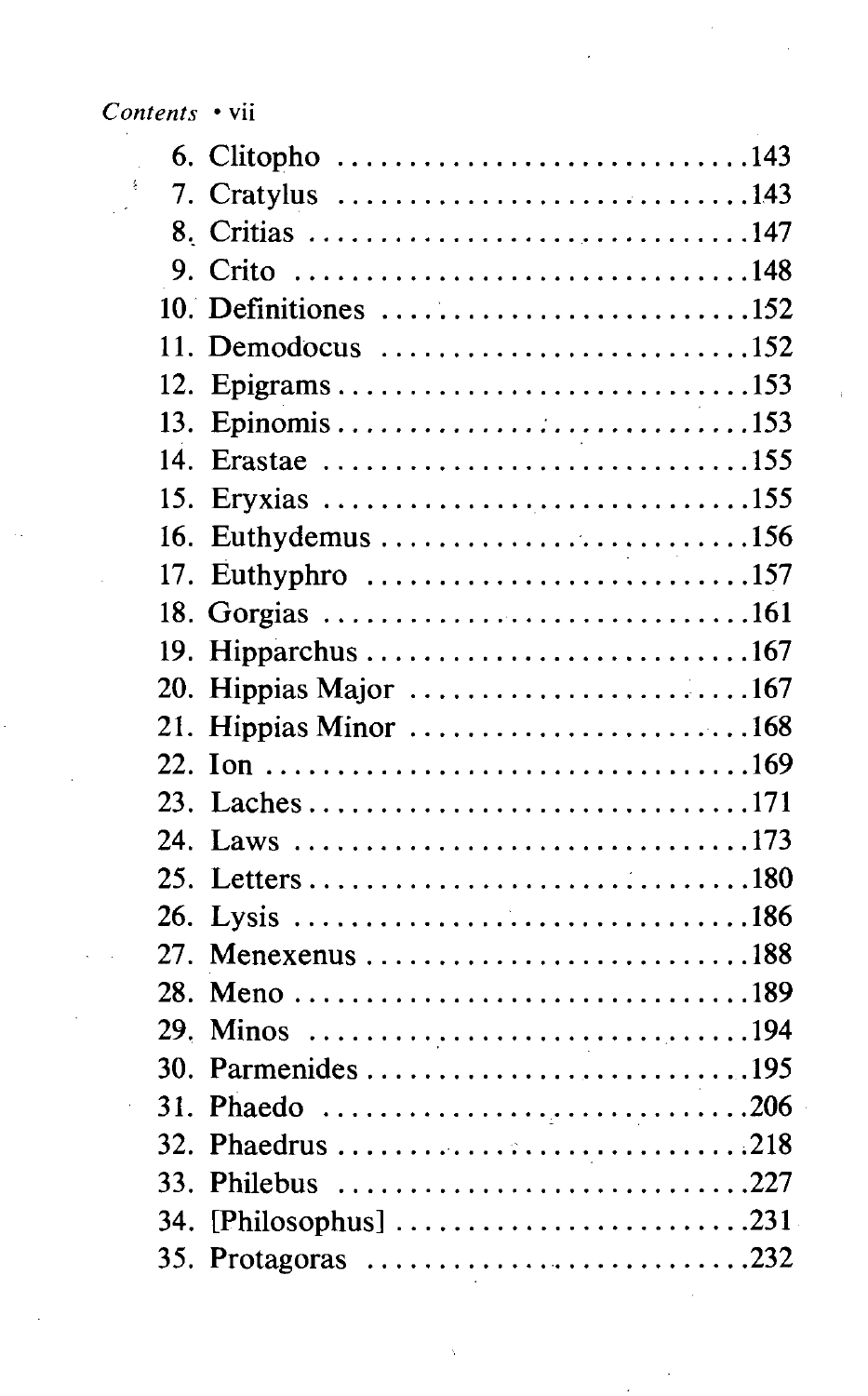| 39. Symposium268   |
|--------------------|
| 40. Theaetetus 276 |
|                    |
| 42. Timaeus 283    |

## IV. PLATO AS A WRITER

| A. Language, Prose Style and Figures of                                                 |  |
|-----------------------------------------------------------------------------------------|--|
|                                                                                         |  |
| B. Dialogue: Structure, Technique,                                                      |  |
| Characterization and Intention 298                                                      |  |
|                                                                                         |  |
| D. Humor and Irony $\ldots \ldots \ldots \ldots \ldots \ldots \ldots \ldots \ldots 307$ |  |
| E. Plato's Estimate of Writing308                                                       |  |
| V. PLATO'S THOUGHT                                                                      |  |
| A. Dialectic, Logic and Plato's Conception                                              |  |
| of Philosophy 311                                                                       |  |
| B. Metaphysics 328                                                                      |  |
| C. Psychology, Human Nature and the                                                     |  |
| Human Condition 346                                                                     |  |
| D. The Physical World (General) 372                                                     |  |
| E. Mathematics and Science 376                                                          |  |
| a. Science and Technology (General)                                                     |  |
| including $\tau \epsilon \chi \nu \eta$ 376                                             |  |
| b. Mathematics (including mathematical                                                  |  |
|                                                                                         |  |
| c. Cosmology and Astronomy $\dots \dots \dots \dots \dots 387$                          |  |
|                                                                                         |  |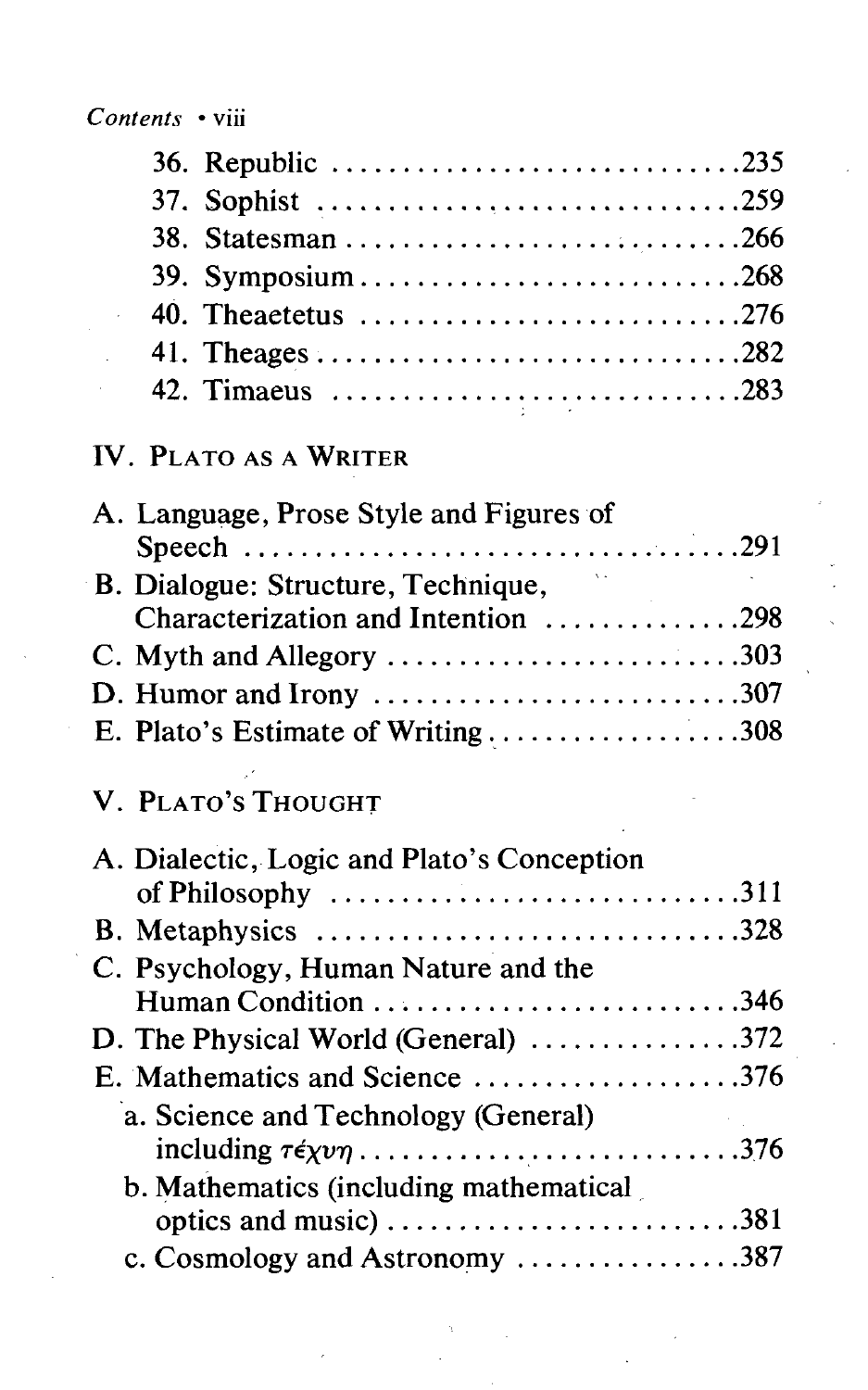*Contents* • ix ^

| $\alpha$ , d. Physics and Chemistry 389               |  |
|-------------------------------------------------------|--|
| e. Biology and Medicine 390                           |  |
|                                                       |  |
| G. Politics and Society 407                           |  |
|                                                       |  |
|                                                       |  |
| J. Religion and Theology 454                          |  |
|                                                       |  |
|                                                       |  |
| M. Linguistics and Philosophy of Language $\dots$ 470 |  |
| N. Esoteric Doctrines 474                             |  |
| VI. PLATO'S TERMINOLOGY479                            |  |

## **SOCRATES**

### VII. GENERAL STUDIES ON SOCRATES

|                 | B. Chapters on Socrates in Histories of                     |  |
|-----------------|-------------------------------------------------------------|--|
|                 | Ancient Philosophy 509                                      |  |
|                 | C. Sections on Socrates in Other Works 509                  |  |
|                 | D. Articles Treating Socrates and his Place in              |  |
|                 | Philosophy in General $\dots\dots\dots\dots\dots\dots\dots$ |  |
| <b>SOCRATES</b> | VIII. THE SOURCES FOR OUR KNOWLEDGE OF                      |  |
|                 |                                                             |  |
|                 | B. Discussion of the Sources 515                            |  |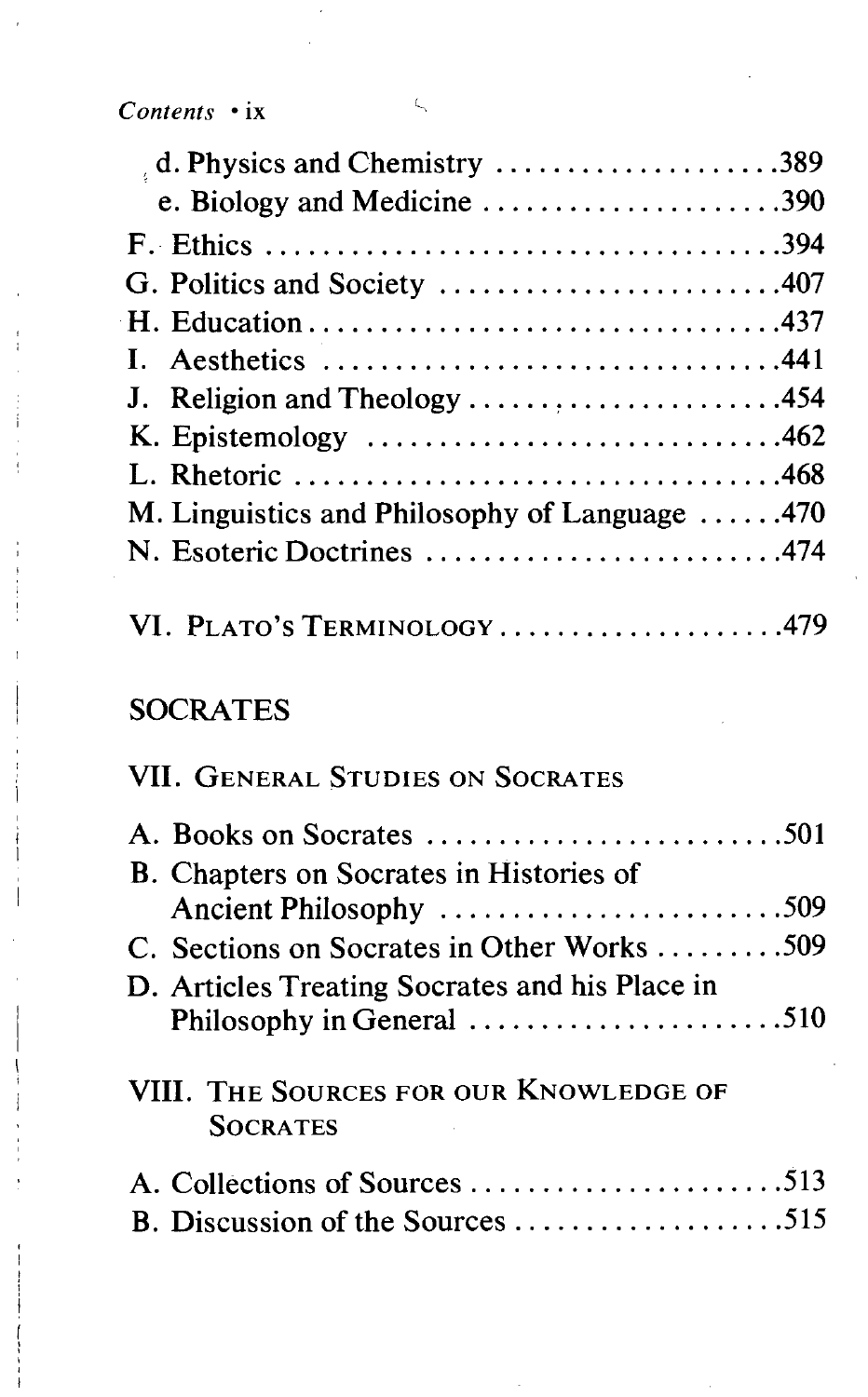*Contents* • x

IX. SOCRATES' LIFE AND HIS RELATIONS WITH **OTHERS** 

| A. Socrates' Life (including his Daimon) 519   |
|------------------------------------------------|
| B. The Trial and Death of Socrates 521         |
| C. Socrates and his Predecessors and           |
| Contemporaries 523                             |
| D. Socrates and Later Classical Literature 526 |
| E. Socrates and Christianity 526               |
| F. Socrates and Later Thinkers 528             |
| G. The History of Interpretation of            |
|                                                |
| X. SOCRATES' THOUGHT                           |
| A. Socratic Method: Nature and Goals;          |
| Socratic Definition 533                        |
|                                                |
| C. Socratic Epistemology539                    |
| D. Ethics, including the Socratic              |
| Paradoxes 540                                  |
| E. Political Philosophy 542                    |
| F. The Soul and Human Nature 543               |
|                                                |
|                                                |
|                                                |
| XI. SOCRATES AND PLATO IN ANCIENT ART 547      |
| XII. REFERENCE 549                             |